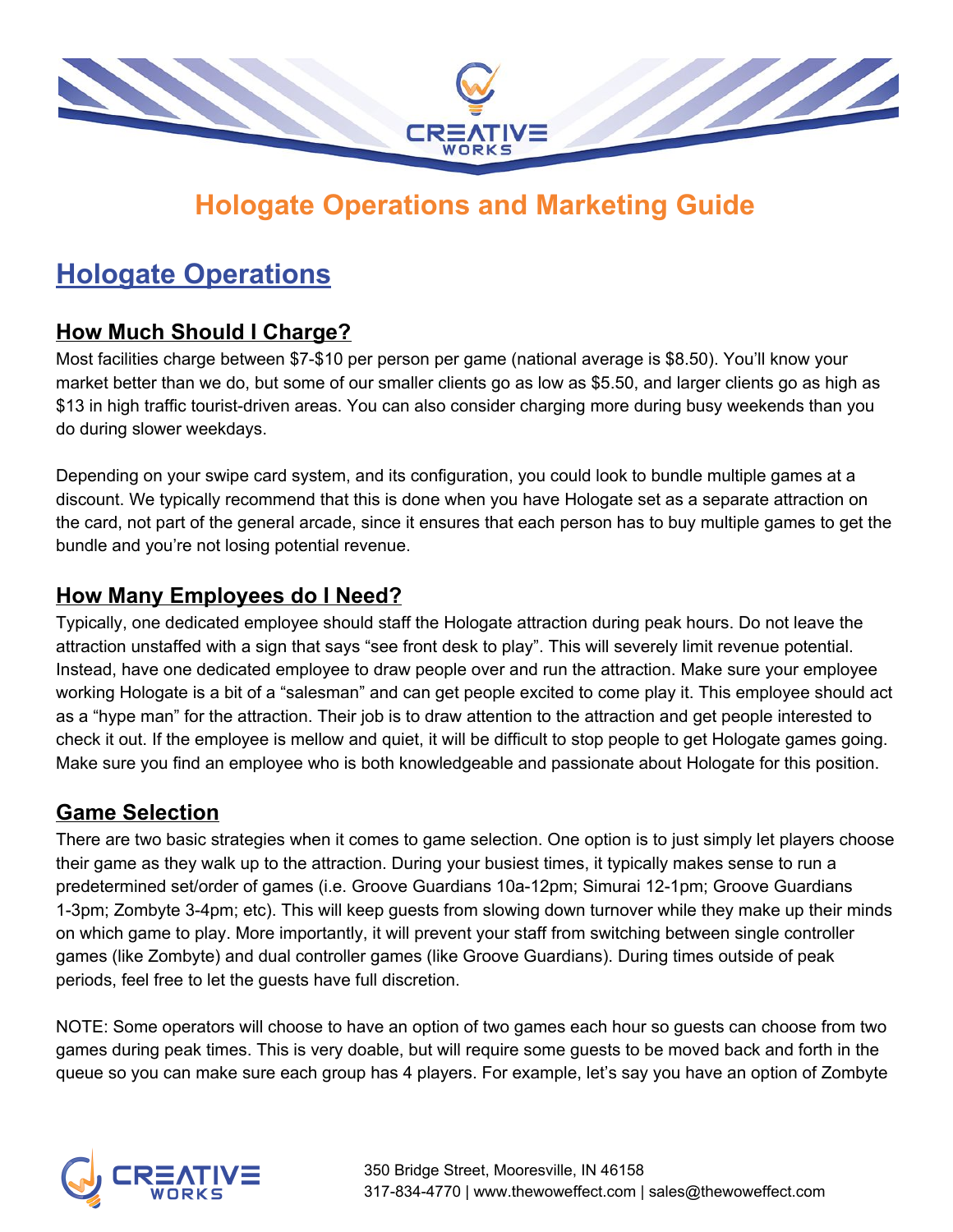or Simurai. The next group in line is a group of 2 that wants to play Simurai. Your employee will need to go down the line to find another group of 1 or 2 that also wants to play Simurai in order to have a full game.

#### **Increase Operational Efficiency**

Operational efficiency will make everyone happy because customers don't have to wait as long and you will see increased revenue. This tip is designed to increase efficiency if you let all customers decide which games to play (instead of offering a pre-determined schedule). Once you start a game (for Group A), ask the next group in line (Group B) which game they would like to play. If players don't know which game they want to play, you can use the game briefs and descriptions to help them decide (while group A is still playing). It also saves time to ask each player in Group B their name so that once it's their turn, you can immediately input their names and select the game they want to play.

Also, if your Hologate attraction has the haptic feedback vests, have the players in Group B put these on while they are waiting. This saves time between games as you don't have to wait for players to put the vests on. All of these processes reduce wasted time and make your job a lot easier in the long run.

#### **How to "Prime the Pump"**

There is a good trick to get people interested in your Hologate attraction if not many people are playing. It involves using your employees to generate interest. If nobody is playing the game, send over a couple employees to start playing the game enthusiastically. It will draw attention and get customers interested, which will in turn create a line. Usually, all it takes is just a couple people to get everyone else interested and you'll likely have a line the rest of the day/night.

# **Hologate Marketing**

### **Client Marketing Kit**

One great marketing resource provided by Creative Works is the Client Marketing Kit that can be found at [http://www.creativeworksmarketing.com.](http://www.creativeworksmarketing.com/) There is a lot of great marketing collateral in that folder that can be utilized both before and after you open your Hologate attraction. Before you even open the attraction, start using these resources to tease the attraction and get your customers excited about it. Generating buzz before the attraction even opens is crucial to the success of the attraction. If you can have customers excited and ready to play Hologate when it opens, you're more likely to have repeat customers and bring in new customers through word of mouth.

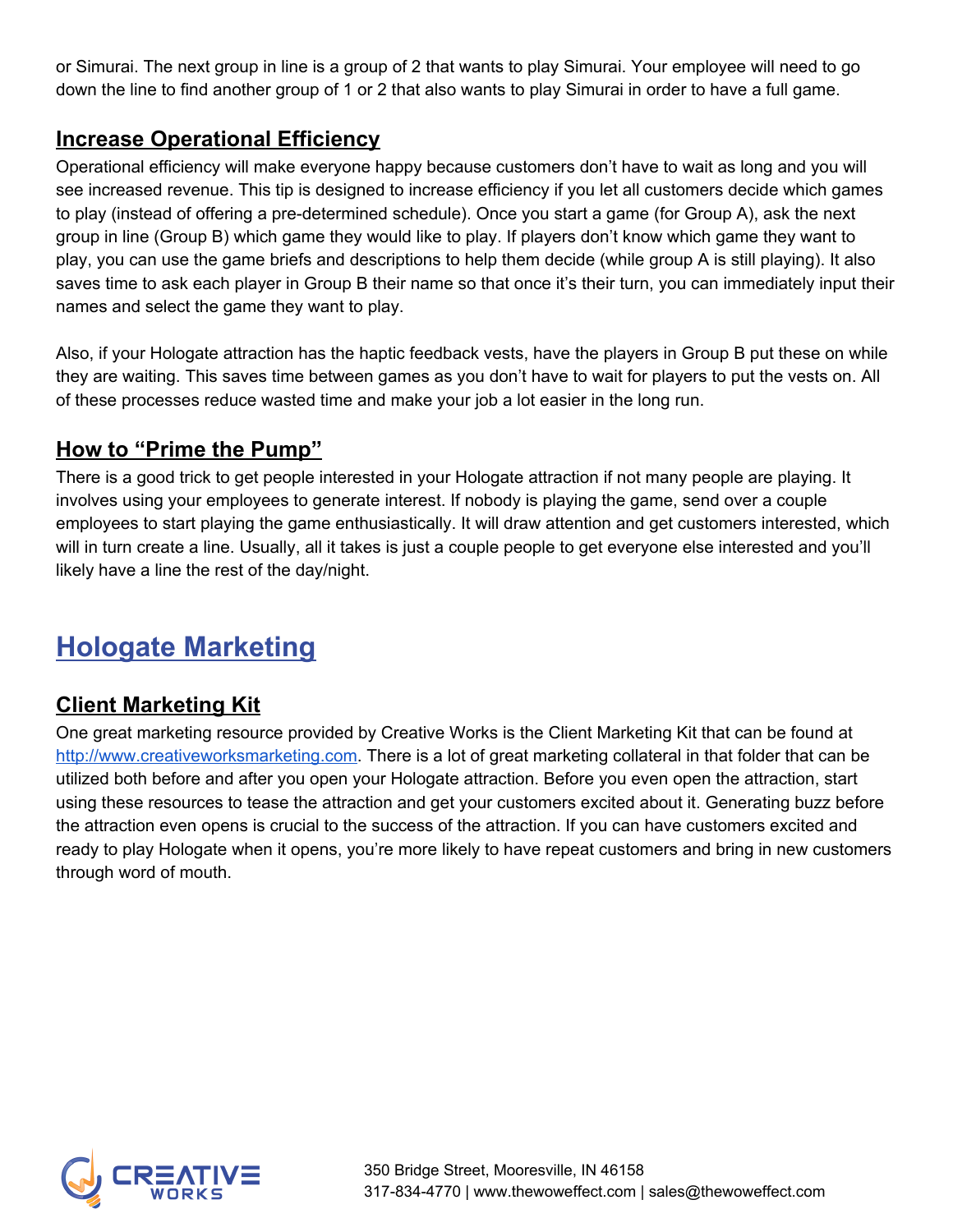Below is a good example of generating buzz before the attraction opens, while it is being installed:



Andy B's - Springfield is & feeling excited at Andy B's -Springfield. January 17 - Springfield, MO - \*\*

You'll have to see this to believe it! We have big things coming to Andy B's Restaurant & Entertainment. What's your guess of what's new?



### **Hologate Grand Opening**

After the installation of your Hologate, and prior to a grand opening, it's a good idea to have a week-long soft opening. During that time, employees can learn how to use and operate the attraction. This period also allows for buffer time to make sure your Hologate is ready to go for your grand opening.

Creating a Hologate grand opening event is a strong way to introduce your Hologate to the market and utilize the excitement and anticipation that you have built up for the attraction. If you have leveraged social media and created buzz through word of mouth marketing, it shouldn't be hard to get people to come out for a Hologate grand opening. You can even invite members of your local press to come play the attraction a few days before the event. This will give the news outlets a fun story to cover, and in turn will lead to more exposure for your facility.

Another great way to get promote your grand opening event is to partner with a local charity. Advertise that a certain percentage of Hologate revenue on opening day will be donated to a local charity. This is a great way

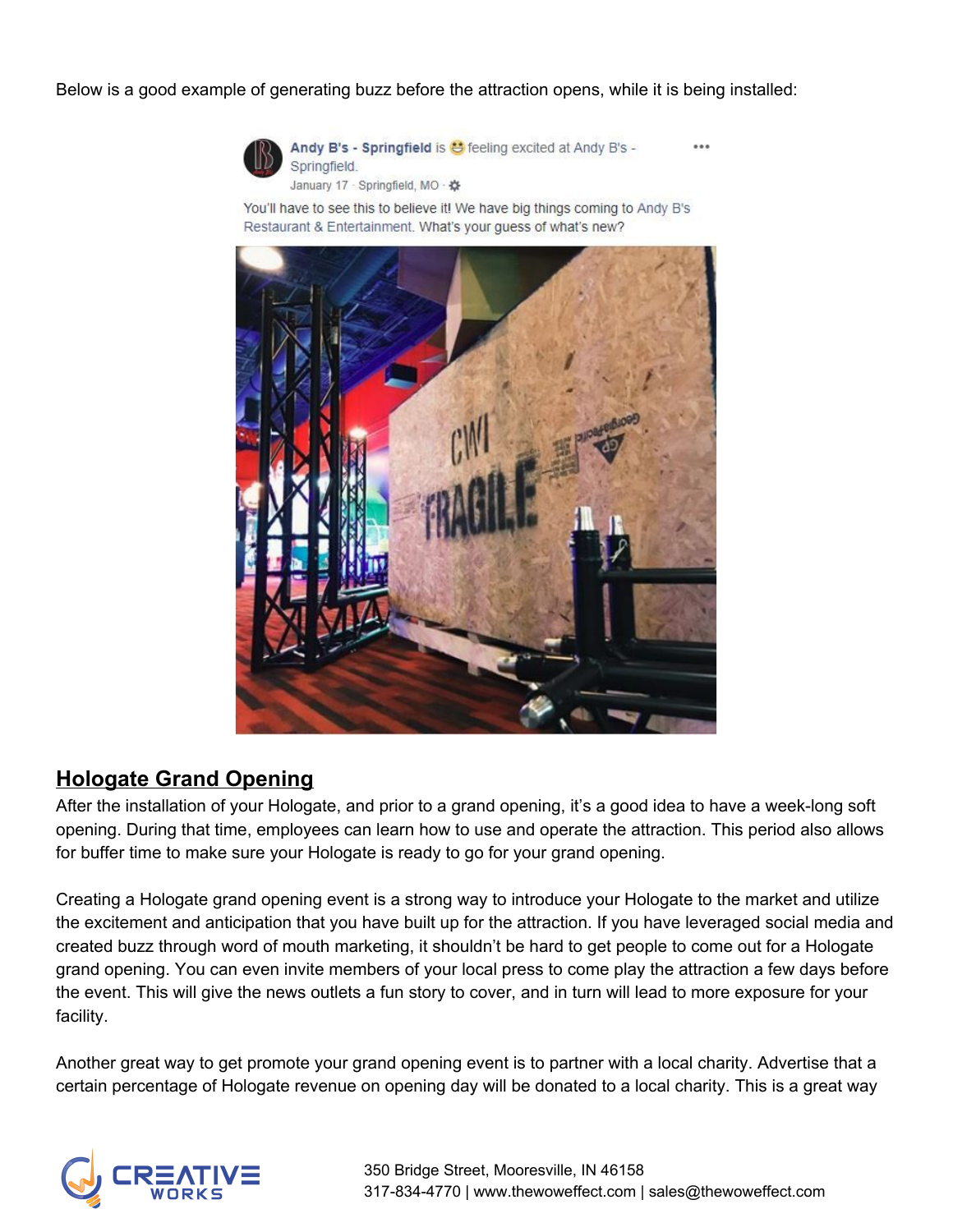to get people into your FEC for a good cause. Plus your story is more likely to be picked up by the news outlets you invite to play Hologate.

On the day of your Hologate grand opening event, make sure that staff members are telling everyone who walks into your FEC about Hologate. Also, the employee working the Hologate can encourage people to come check it out and ensure that there is no waiting for players who are interested in playing. Using small decorations like balloons or lights will make the Hologate stand out when people walk into your FEC.

#### **Word of Mouth and New Players**

Even though virtual reality (VR) is exploding in popularity, a lot of your customers have never played a VR attraction before. This is why it's important to get your customers to play once. After that, the hook is set. They are sure to play again and also tell family and friends about the amazing experience they had. This will, in turn, not only increase repeat plays, but also bring in new customers to play Hologate and also explore the other attractions that your FEC has to offer.

### **Tournaments**

Tournaments are a great way to get customers to play more often in a much more competitive setting. You can have ongoing monthly competitions for specific games. For example, you can have a Groove Guardians competition. Each month, set a prize (cash, gift cards, physical products, etc) that you give away to the person with the highest Groove Guardians score at the end of each month. Then, the next month, you clear out the leaderboard and start over. This encourages repeat play as customers want to improve their score and win the prize.

For this to work well, the prize has to be enticing. A \$20 gift card likely isn't going to be enough to get people excited. However, something like \$100 cash or a physical prize of high value will work better and keep people coming back.

You can even keep track of each monthly winner and then host an end-of-the-year tournament where you bring in the 12 monthly winners and you give out a really big prize to the top score. Make it an event where people can come and watch. You can also leverage social media by live streaming parts of the event on Facebook or Instagram.

# **Hologate Education and Support**

### **Amusement Mastery Training**

To make your life easier, we have an online training portal called Amusement Mastery. Once your Hologate attraction is purchased, you will receive a username and password login to access the online training. The online training is a series of videos and will cover all aspects of operating a Hologate attraction. The training is repeatable and can be used to educate new and existing employees about how to operate the attraction.

Access Amusement Mastery at: <https://creativeworks.lightspeedvt.com/>